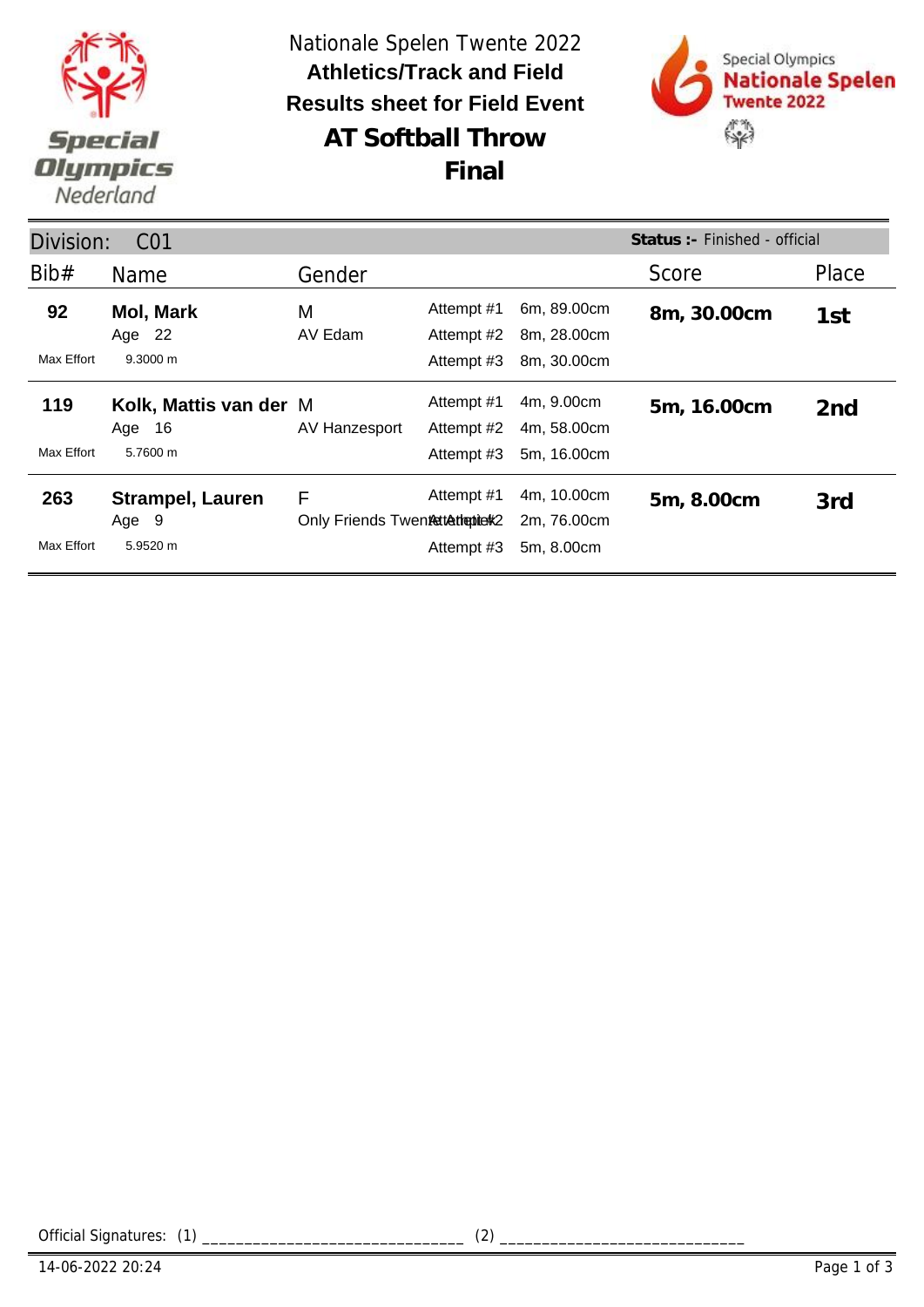

| Status :- Finished - official<br>Division:<br>CO <sub>2</sub> |                            |                                    |                          |                            |             |                 |  |
|---------------------------------------------------------------|----------------------------|------------------------------------|--------------------------|----------------------------|-------------|-----------------|--|
| Bib#                                                          | Name                       | Gender                             |                          |                            | Score       | Place           |  |
| 171                                                           | Huiskamp, Andrea<br>Age 57 | F<br>AV Spark Spijkenis Attempt #2 | Attempt #1               | 3m, 39.00cm<br>3m, 43.00cm | 3m, 43.00cm | 1st             |  |
| Max Effort                                                    | 3.7680 m                   |                                    | Attempt #3               | 2m, 82.00cm                |             |                 |  |
| 105                                                           | Karssen, Freek<br>Age 19   | М<br>AV Gouda                      | Attempt #1<br>Attempt #2 | 2m, 15.00cm<br>2m, 56.00cm | 2m, 56.00cm | 2 <sub>nd</sub> |  |
| Max Effort                                                    | 3.0360 m                   |                                    | Attempt #3               | 0m, 0.00cm                 |             |                 |  |